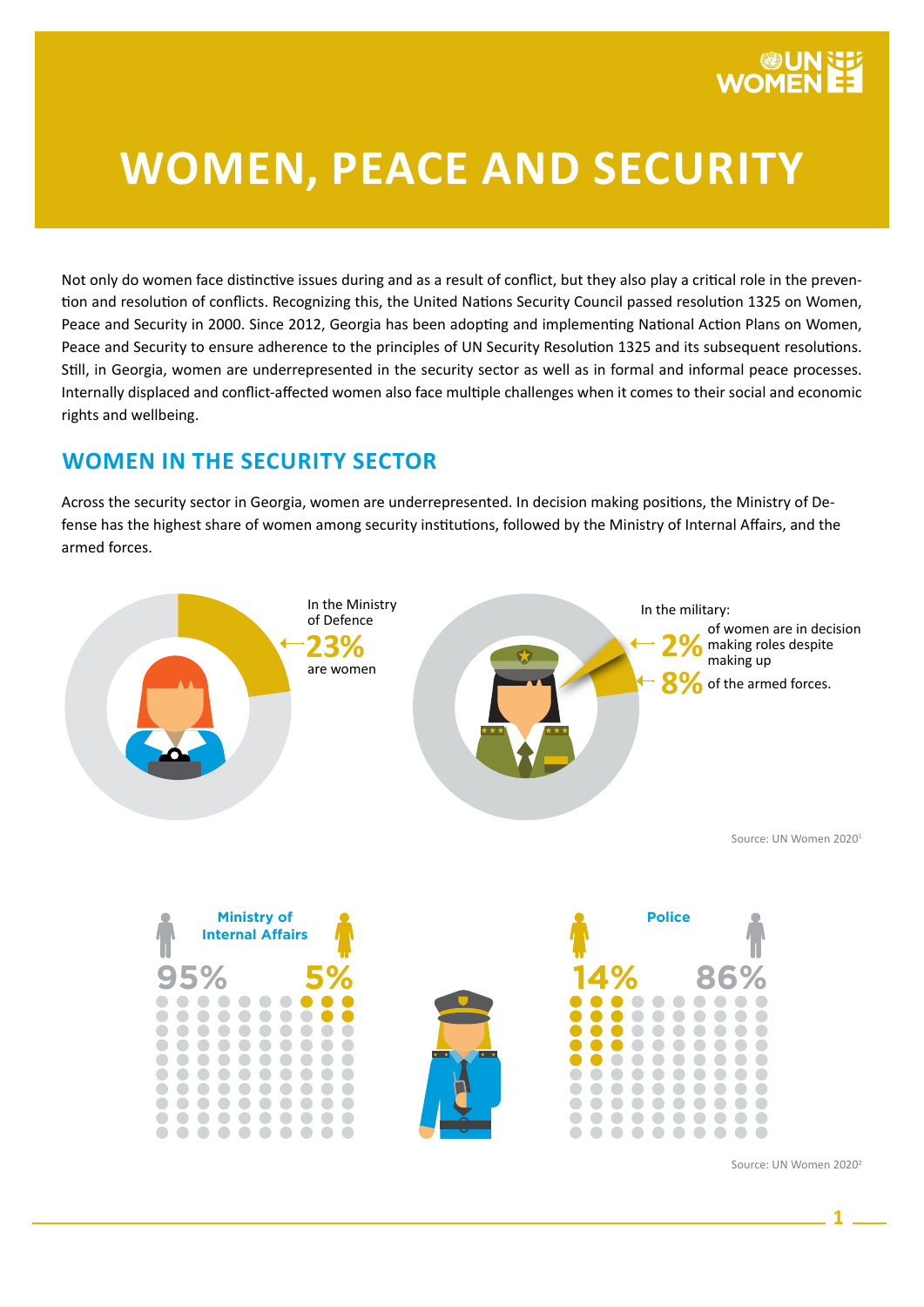#### **The security sector is taking gender into account though, with specialized personnel and mandatory traning:**

- $\checkmark$  325 patrol and community inspectors trained on preventing and responding to sexual and gender-based violence (2018)
- 112 invetigators trained for specializing on domestic violence cases (2018)
- $\checkmark$  All civil employees take a course on preventing sexual harassment in the workplace in the Ministry of Defence as do all officers and corporal-sergeants in command positions. (Source: Government of Georgia 2018)<sup>7</sup>
- $\overline{A}$  All 3,060 personnel of missions to Afghanistan and the Republic of Central Africa attended a seminar on domestic violence in 2018 and 2019.
- All units of the Armed Forces have an assigned person responsible for gender issues. (Source: Government of Georgia 2018)<sup>8</sup>



2 of the 12 (17%) among Georgian participants of Geneva International Discussions are women, down

The picture is similar with regard to those negotiating for Georgia's peace.

1 in 3 participants in the Incident Prevention and Response Mechanism were women in 2017. Source: 2018-2020 WPS NAP4



Unfortunately, among Abkhaz and South Ossetian participants there are no women. Source: UN women 20205

Source: UN women 20203

from 4 in 10.

International experience demonstrates that when women's representation is not at least 30 per cent (critical mass) their impact and influence on the process is also limited.

Women are also under-represented in the second track diplomacy that is people to people diplomacy initiatives.

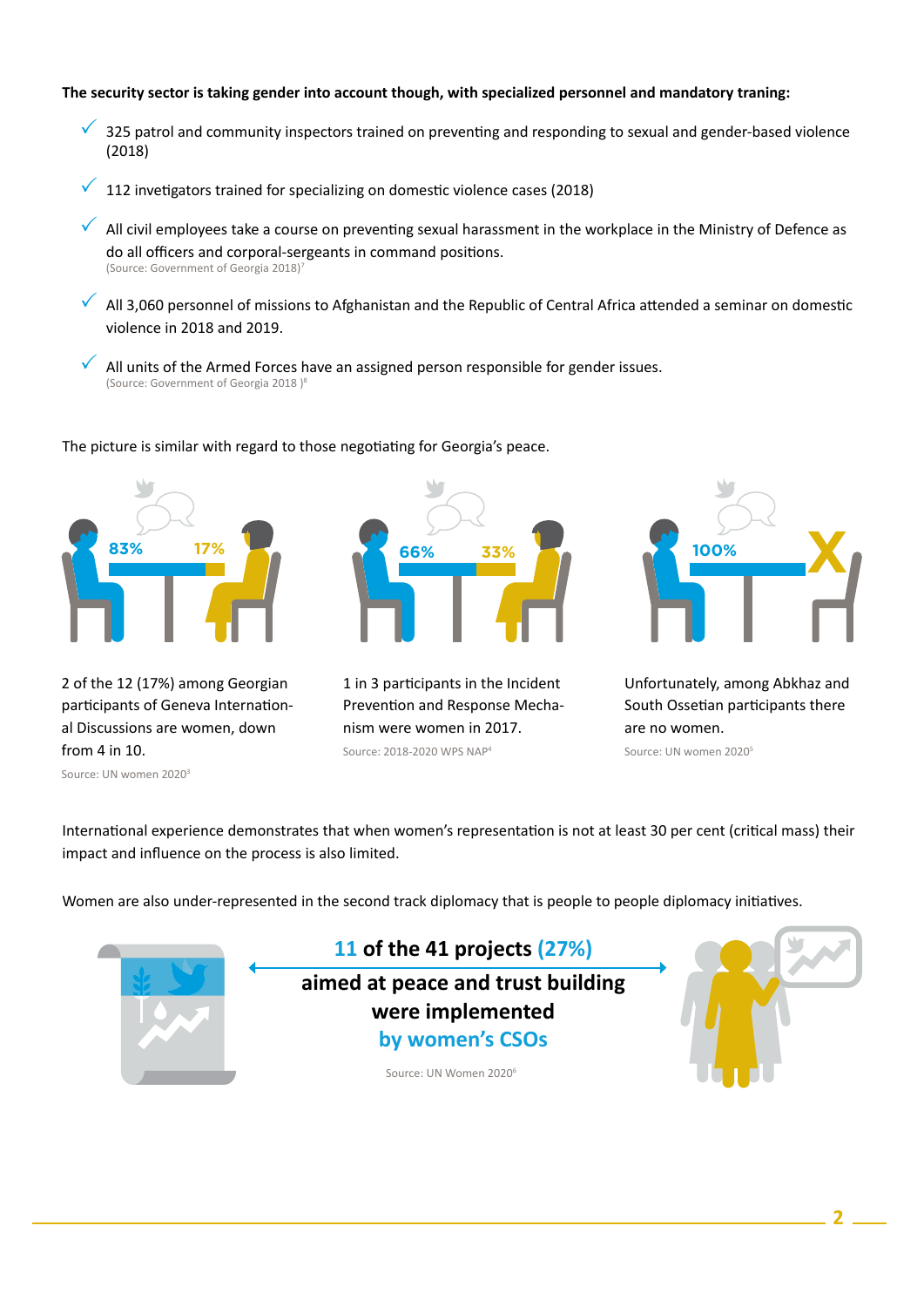Women's underrepresentation in the security sector and second track diplomacy initiatives take on added meaning, when considering that slightly over half of internally displaced people in Georgia are women.



Aside from internally displaced women, 23,455 women lived along the ABLs with Abkhazia and Tskhinvali region/South Ossetia in 2014.



Source: GEOSTAT 2002<sup>10</sup> and GEOSTAT 2014<sup>11</sup>

IDP Women and women along the ABLs also regularly suffer from physical, sexual, and psychological violence as well as sexual harassment. In support of decreasing the harm of violence, the Government of Georgia held five consultation meetings in 2019 with the population residing along the ABL on sexual and domestic violence and the available health-care and social services.



Source: Population's Life Experiences in Georgia Survey, 2016. 12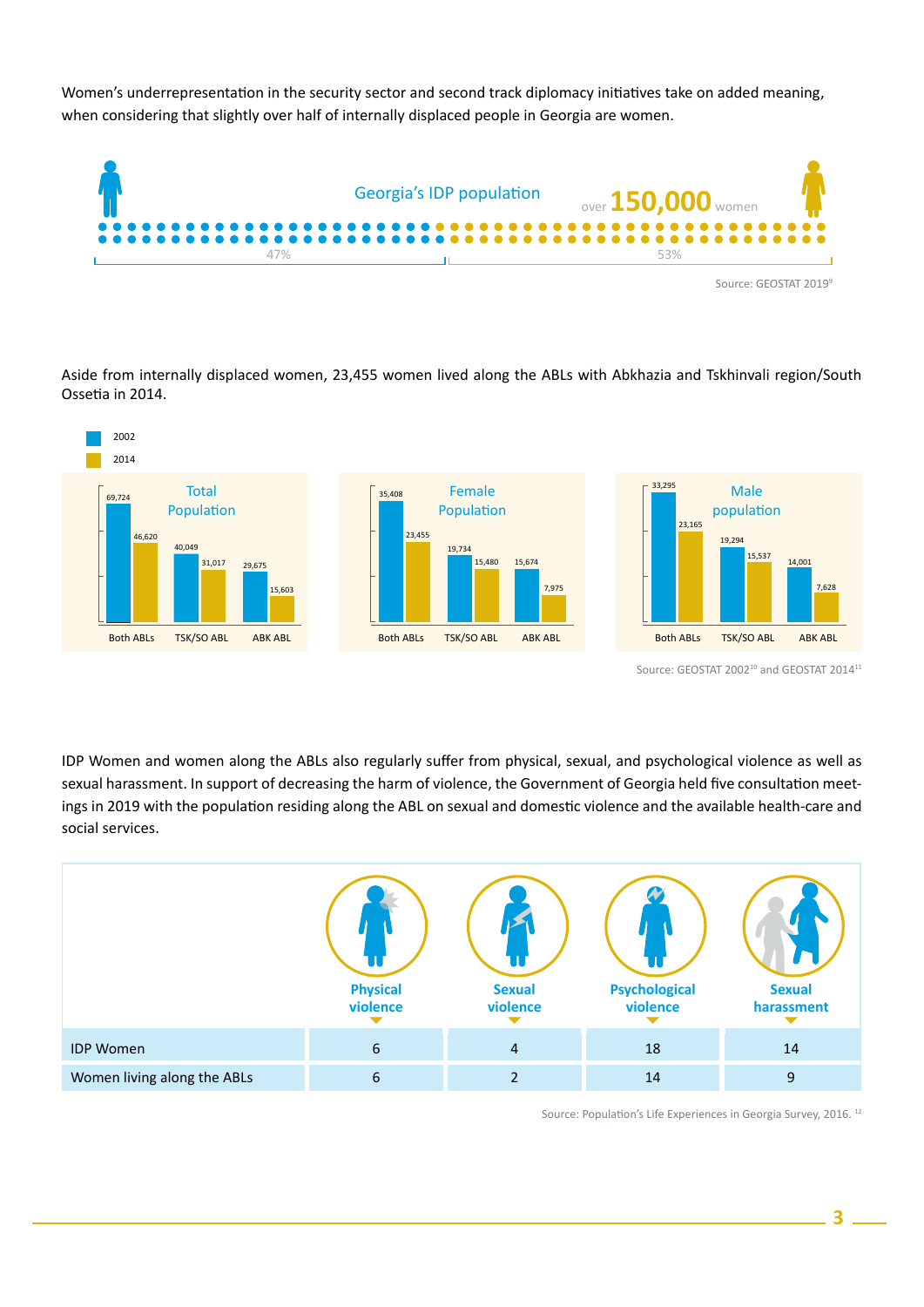

In Tskhinvali region/South Ossetia, there is no data to understand the extent of violence against women, making it impossible to understand the extent of the problem.

### **SERVICES**

The state provides a number of services to the internally displaced, though recent data is unavailable on provision. In 2014:



The state also provides health care services to people from Abkhazia and Tskhinvali region/South Ossetia.

Despite providing some services, most internally displaced families (65.8%) have still not received long term accommodation. Sex disaggregated data is not available to understand how this affects female and male households differently.